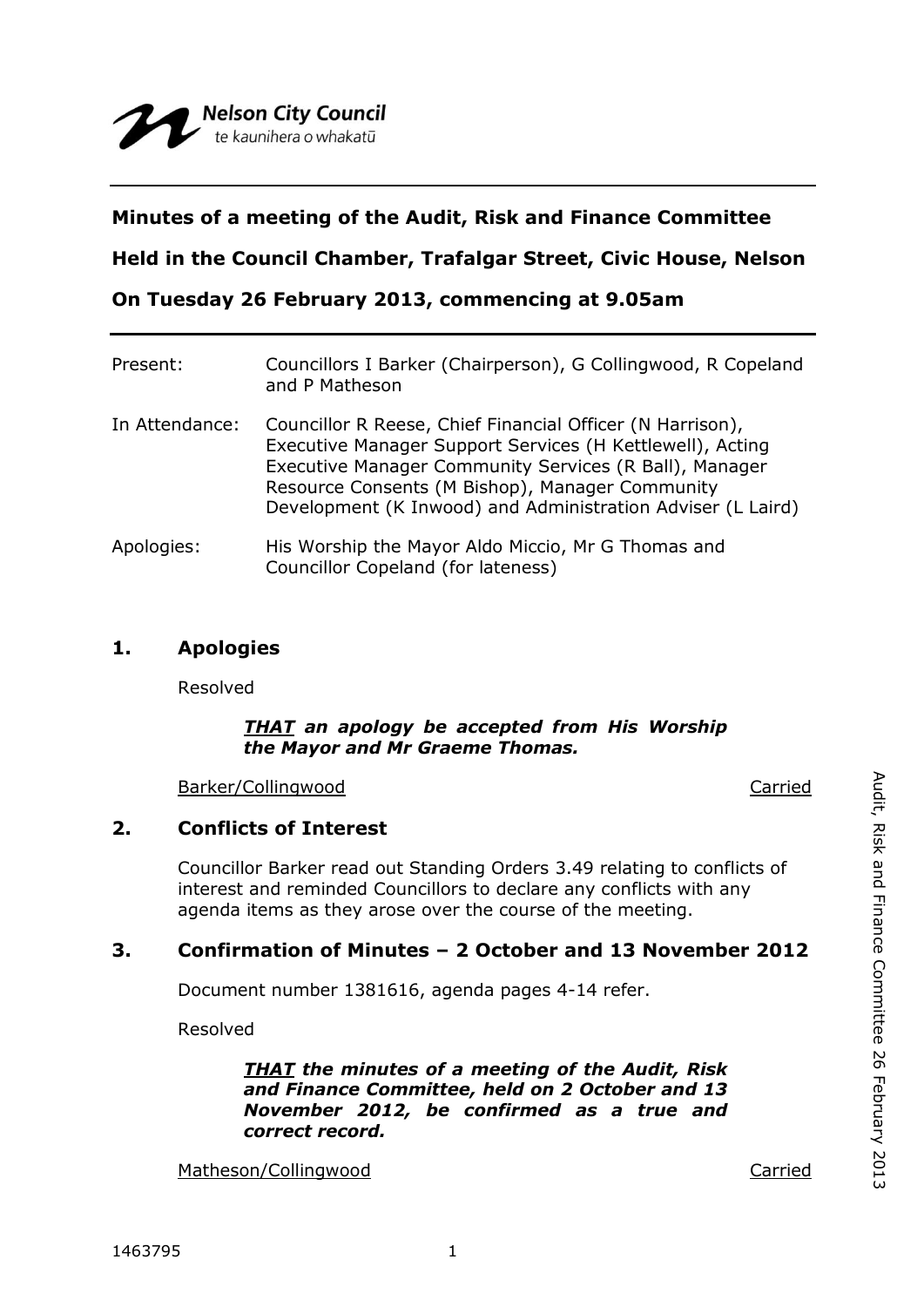# **4. Status Report – Audit, Risk and Finance Committee**

Document number 1374515 v3, agenda pages 15-16 refer.

Resolved

#### *THAT the Status Report – Audit, Risk and Finance Committee (1374515 v3) be received.*

Matheson/Barker Carried Carried Carried Carried Carried Carried Carried Carried Carried Carried Carried Carried

### **5. Finance Report for the Period Ending 31 December 2012**

Document number 1442931, agenda pages 17-37 refer.

The Chief Financial Officer, Nikki Harrison, presented the report and highlighted the key information.

The Committee discussed the report by section and asked questions relating to the variances of each budget, particularly the large variance associated with 'Environment' (page 21 of the agenda).

Attendance: Councillor Copeland joined the meeting at 9.20am

It was noted that the City Development Strategy referred to in clause 14.4 (page 24 of the agenda) is now called the Nelson Development Strategy and the report should reflect this.

The Committee discussed development contributions being \$275,000 under budget and noted that historically development contributions track over budget. The Chief Financial Officer confirmed staff were looking into this matter.

### 5.1 Elected members training and travel to 31 December 2012

The Chief Financial Officer noted that Councillors Reese's training budget was overstated by about \$1000 as she received a discount due to her role as a speaker at the LGNZ conference.

Councillor Barker tabled a report (1464667) on the Benchmarking Consultation Forum Conference and spoke about the upcoming Department of Internal Affairs consultation process.

In response to a question, Ms Harrison said staff had done some work on these new benchmarks and would support the SOLGM submission on this.

Resolved

#### *THAT the report be received and the variations noted.*

Matheson/Collingwood Carried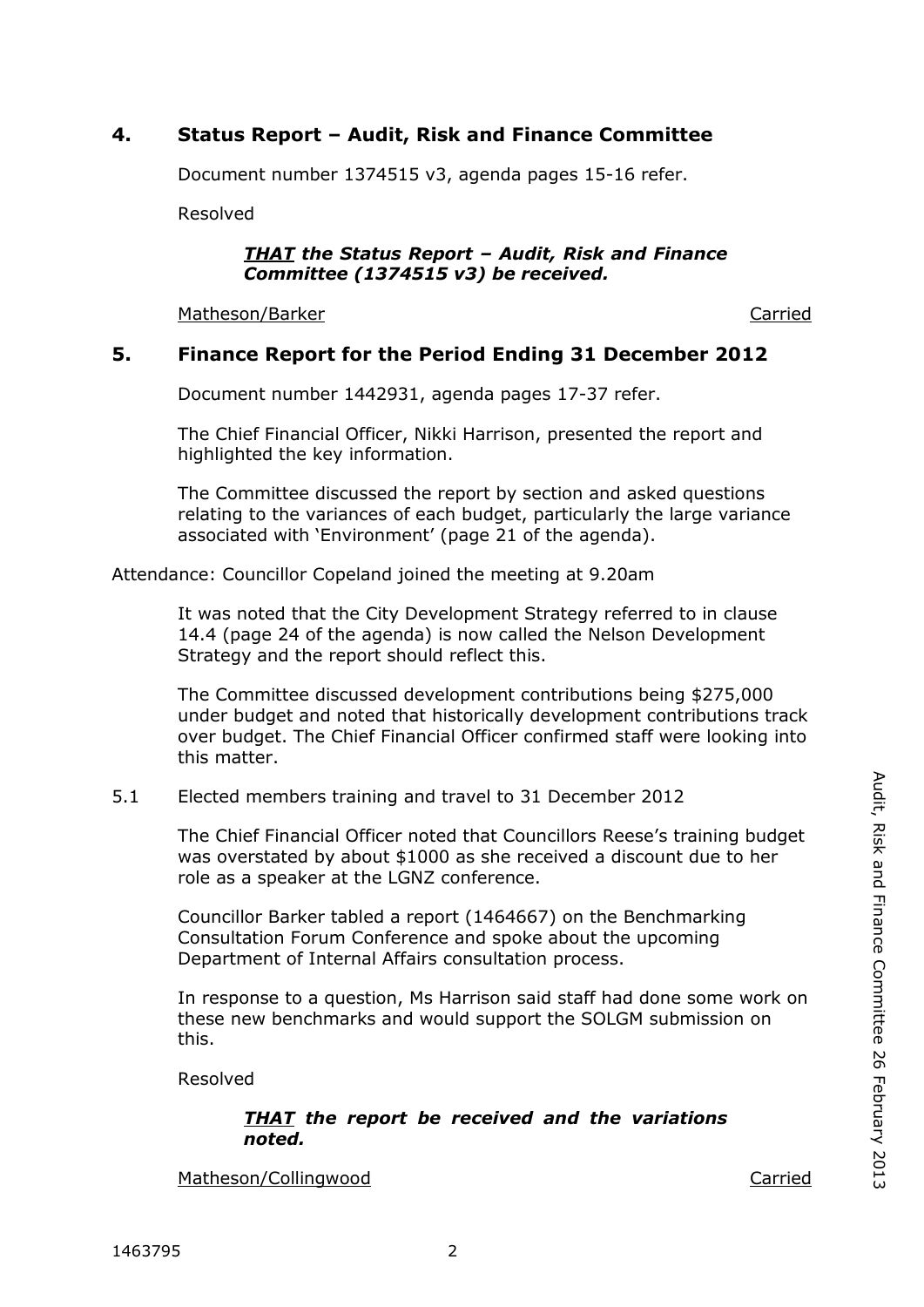# **6. Events Resource Consents Update**

Document number 1431189, agenda pages 38-43 refer.

Attendance: Councillor Copeland declared an interest and took no part in the discussions and voting on the matter.

The Manager Community Development, Kath Inwood, presented the report.

The Committee discussed the report, particularly relating to the budget overspend. There was concern that the \$170,000 overspend was significant. Ms Inwood said the original allocated budget was insufficient due to the complexity of the resource consent application. Ms Inwood confirmed that the costs would be recovered from anticipated savings in the current year budget, as detailed in the report.

The Committee discussed what the resource consents would cover. Ms Inwood confirmed that all Council events would be covered as well as community events and private operators, where they fall within the specified terms of the consents.

The Committee recognised the benefit in obtaining this resource consent and agreed that there needed to be a scheme of charges, including possibly a user pays system, which could assist in recouping some of the costs.

The Acting Executive Manager, Roger Ball, said staff had initiated a review to highlight deficiencies in the process that may have caused this situation to arise. The Chief Financial Officer added that an electronic purchase order system would soon be implemented to track all commitments and highlight any issues before the invoices are sent to Council.

Resolved

*THAT staff consider the direction from the Audit, Risk and Finance Committee, as discussed at the 26 February 2013 meeting, and report back to the Council with options on how to best cover the actual overspend for the events resource consent application including via user pays options and/or savings from other areas (report 1431189).*

Barker/Collingwood Carried